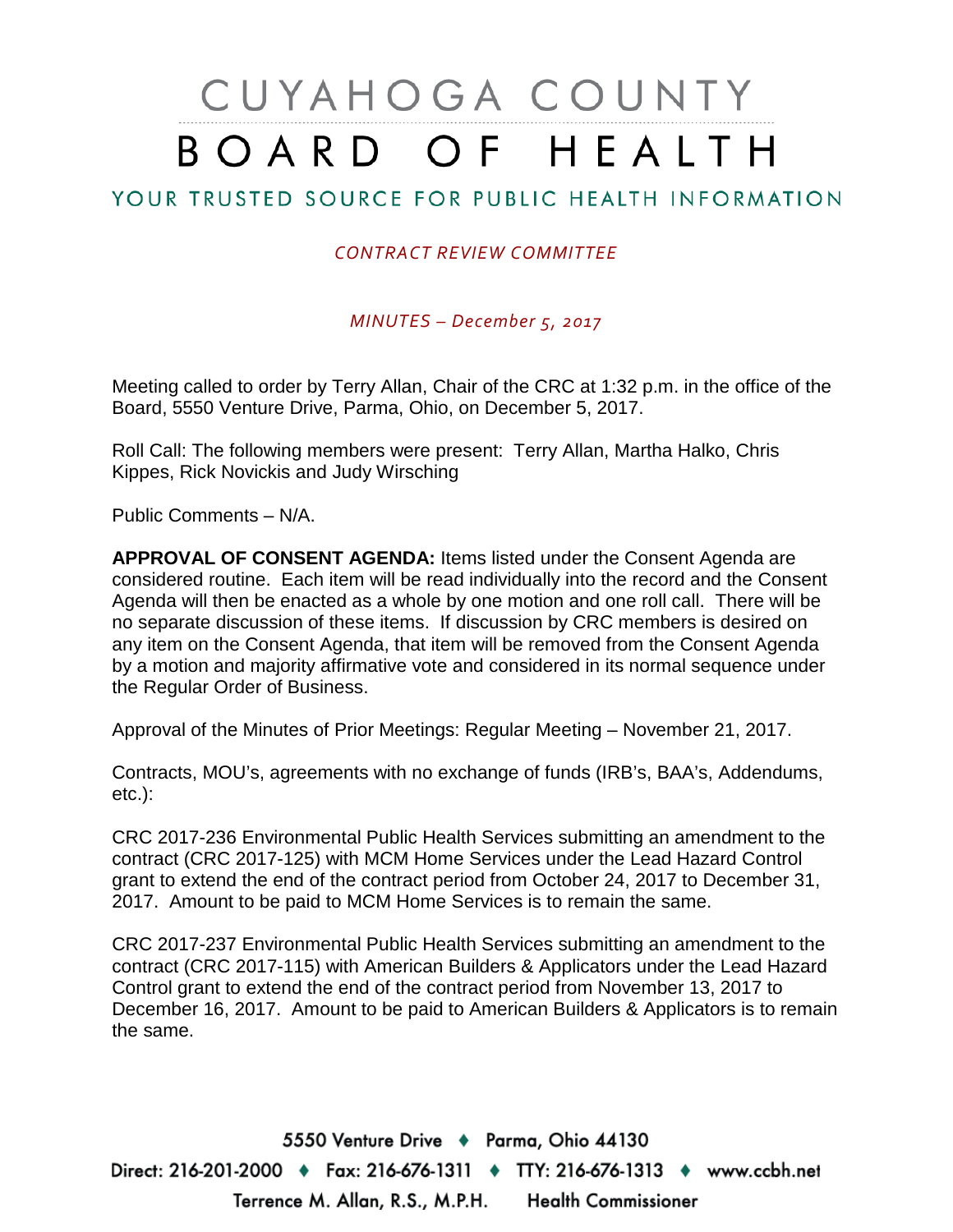CRC 2017-238 Environmental Public Health Services submitting an amendment to the contract (CRC 2017-156) with Paragon CMS under the Lead Hazard Control grant to extend the end of the contract period from October 29, 2017 to December 31, 2017. Amount to be paid to Paragon CMS is to remain the same.

CRC 2017-239 Environmental Public Health Services submitting an amendment to the contract (CRC 2017-116) with Paragon CMS under the Lead Hazard Control grant to extend the end of the contract period from November 4, 2017 to December 31, 2017. Amount to be paid to Paragon CMS to remain the same.

CRC 2017-240 Environmental Public Health Services submitting an amendment to the contract (CRC 2017-158) with Paragon CMS under the Lead Hazard Control grant to extend the end of the contract period from November 29, 2017 to December 31, 2017. Amount to be paid to Paragon CMS to remain the same.

CRC 2017-241 Environmental Public Health Services submitting an amendment to the contract (CRC 2017-79) with BDL General Contracting under the Lead Hazard Control grant to extend the end of the contract period from December 16, 2017 to January 30, 2018. Amount to be paid to BDL General Contracting is to remain the same.

It was moved by Rick Novickis, seconded by Chris Kippes, that the consent agenda, including the minutes of the November 21, 2017 Regular CRC meeting be approved.

The Secretary called the roll:

Ayes: Terry Allan, Martha Halko, Chris Kippes, Rick Novickis and Judy Wirsching

#### **CONTRACTS AND AWARDS:**

Tabled Items

*Household Sewage Program*

CRC 2017-175  $7242 \text{ W } 130^{\text{th}} \text{ St.}$ Middleburg Heights, Ohio 44130

Household Sewage program Bid Opening presented by: Nate McConoughey

It was moved by Rick Novickis, seconded by Martha Halko that the following quote (CRC 2017-175) for 7242 W 130th St., Middleburg Heights, Ohio 44130 be accepted as the lowest and best, and a contract be awarded to Dynamerican in the amount of \$10,550.00 (ref. enclosed).

The Secretary called the roll: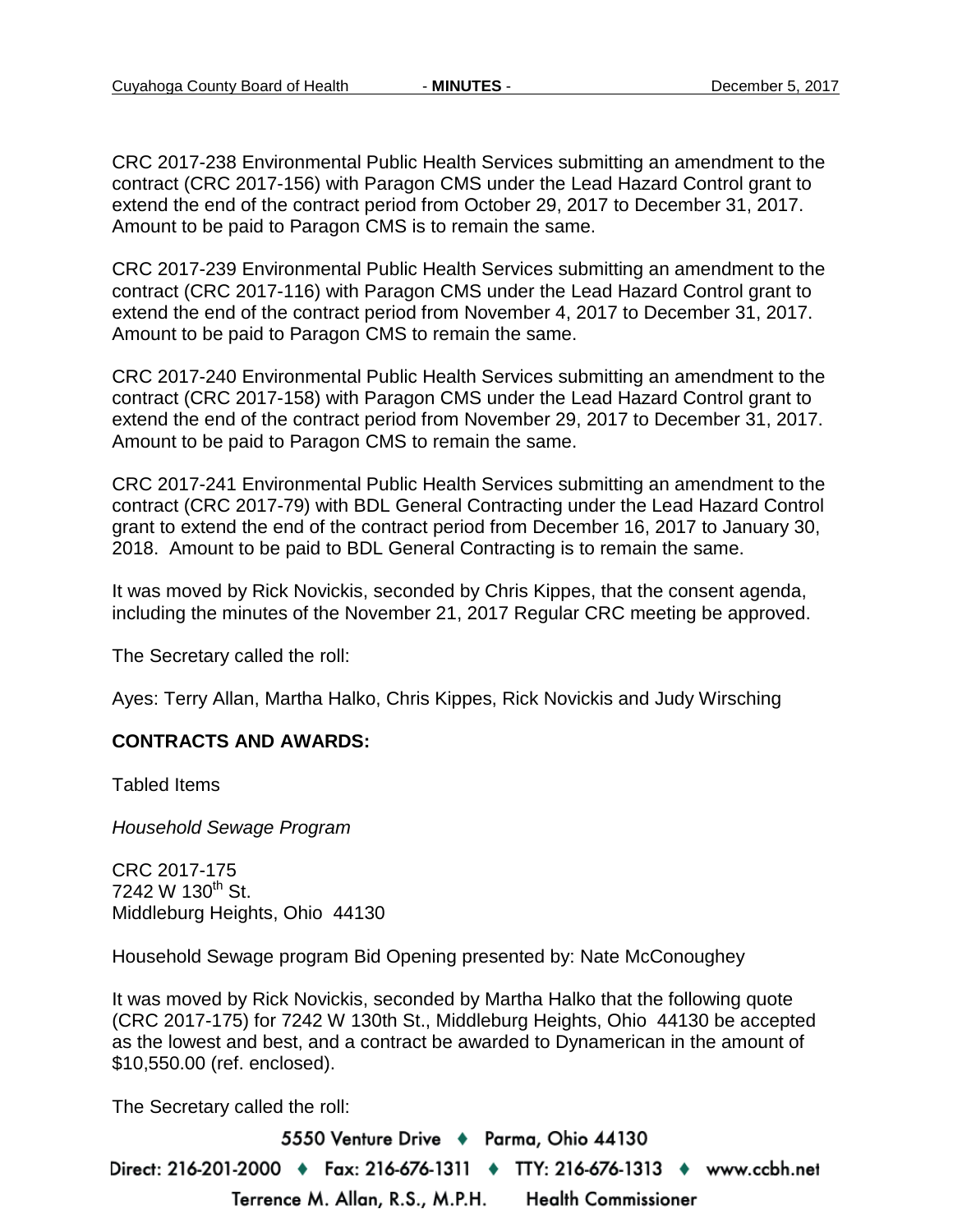Ayes: Terry Allan, Martha Halko, Chris Kippes, Rick Novickis and Judy Wirsching

CRC 2017-224 Prevention and Wellness Services submitting a Memorandum of Understanding (MOU) with OhioGuidestone to provide training to community partners throughout Northeast Ohio effective November 1, 2017. Amount to be received is at a rate of \$30.00/hour per completed training.

Purpose: To provide Bridges Out of Poverty training to community partners throughout Northeast Ohio.

It was moved by Terry Allan, seconded by Judy Wirsching that the Memorandum of Understanding (MOU) (CRC 2017-224) with OhioGuidestone to provide training to community partners throughout Northeast Ohio effective November 1, 2017 at a rate of \$30.00/hour per completed training be approved.

Presented by: Debbie Horvath

Purpose: To provide Bridges Out of Poverty training to community partners throughout Northeast Ohio.

The Secretary called the roll:

Ayes: Terry Allan, Martha Halko, Chris Kippes, Rick Novickis and Judy Wirsching

New Items For Review

Bid/Quote Openings ≥ \$25,000.00

None

Bid/Quote Openings < \$25,000.00

Lead program Bid Opening presented by: Stephanie McConoughey

It was moved by Rick Novickis, seconded by Martha Halko that the following quote (CRC 2017-242) for 5145 Anthony St., Maple Heights, Ohio 44137 be accepted as the lowest and best, and a contract be awarded to BDL General Contracting in the amount of \$6,250.00 (ref. enclosed).

The Secretary called the roll:

Ayes: Terry Allan, Martha Halko, Chris Kippes, Rick Novickis and Judy Wirsching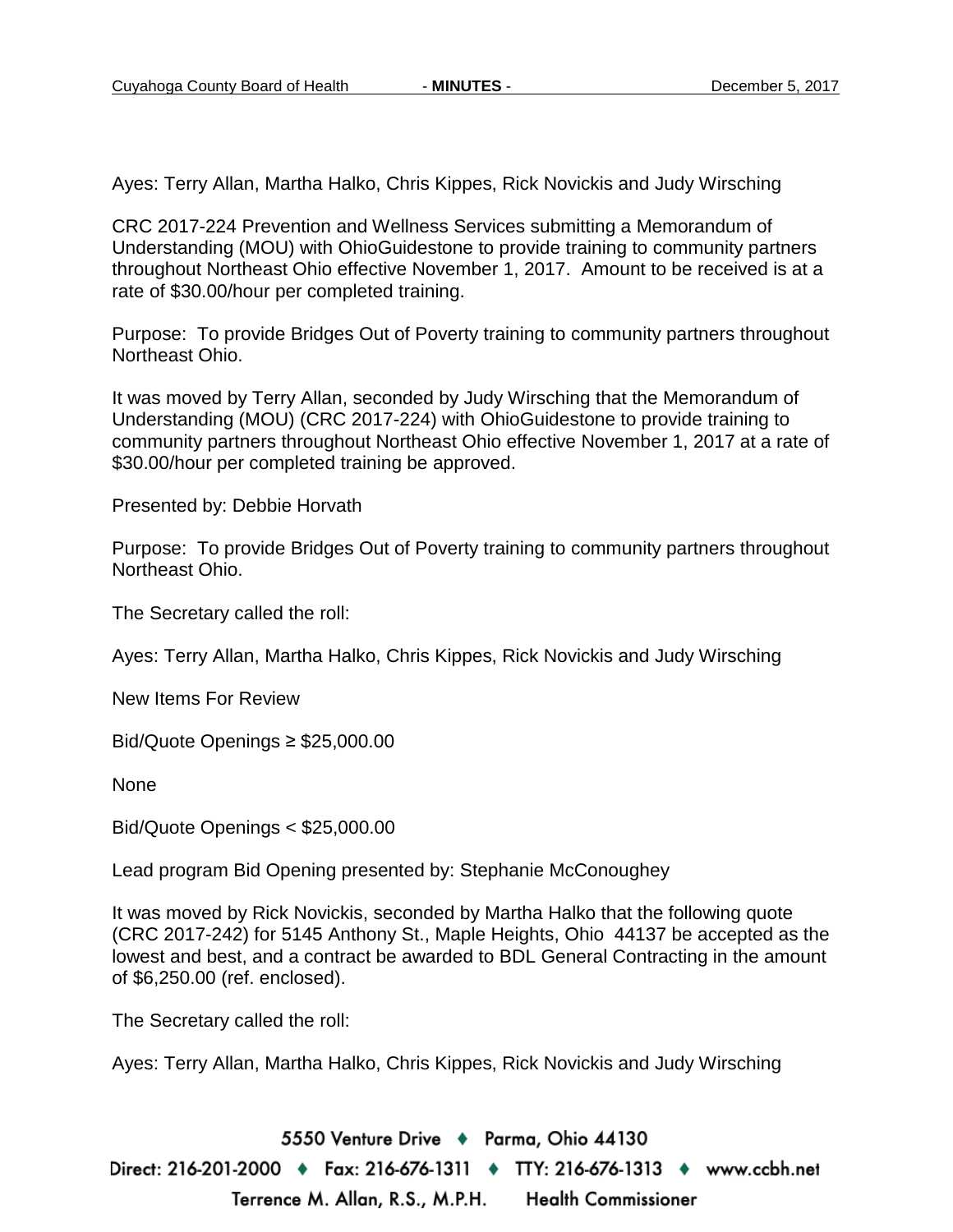It was moved by Rick Novickis, seconded by Chris Kippes that the following quote (CRC 2017-243) for 3626 Pennington Rd., Shaker Heights, Ohio 44120 be accepted as the lowest and best, and a contract be awarded to BDL General Contracting in the amount of \$6,250.00 (ref. enclosed).

The Secretary called the roll:

Ayes: Terry Allan, Martha Halko, Chris Kippes, Rick Novickis and Judy Wirsching

Household Sewage program Bid Opening presented by: Nate McConoughey

It was moved by Chris Kippes, seconded by Rick Novickis that the following quote (CRC 2017-244) for 3919 Ellendale Rd., Moreland Hills, Ohio 44022 be accepted as the lowest and best, and a contract be awarded to Right Choice Septic in the amount of \$10,325.00 (ref. enclosed).

The Secretary called the roll:

Ayes: Terry Allan, Martha Halko, Chris Kippes, Rick Novickis and Judy Wirsching

It was moved by Judy Wirsching, seconded by Rick Novickis that the following quote (CRC 2017-245) for 3947 Ellendale Rd., Moreland Hills, Ohio 44022 be accepted as the lowest and best, and a contract be awarded to Dynamerican in the amount of \$10,925.00 (ref. enclosed).

The Secretary called the roll:

Ayes: Terry Allan, Martha Halko, Chris Kippes, Rick Novickis and Judy Wirsching

It was moved by Rick Novickis, seconded by Martha Halko that the following quote (CRC 2017-246) for 7114 W 130th St., Middleburg Heights, Ohio 44130 be accepted as the lowest and best, and a contract be awarded to A&P Septic in the amount of \$14,320.00 (ref. enclosed).

The Secretary called the roll:

Ayes: Terry Allan, Martha Halko, Chris Kippes, Rick Novickis and Judy Wirsching

It was moved by Chris Kippes, seconded by Judy Wirsching that the following quote (CRC 2017-247) for 7560 Webster Rd., Middleburg Heights, Ohio 44130 be accepted as the lowest and best, and a contract be awarded to Dynamerican in the amount of \$13,975.00 (ref. enclosed).

The Secretary called the roll: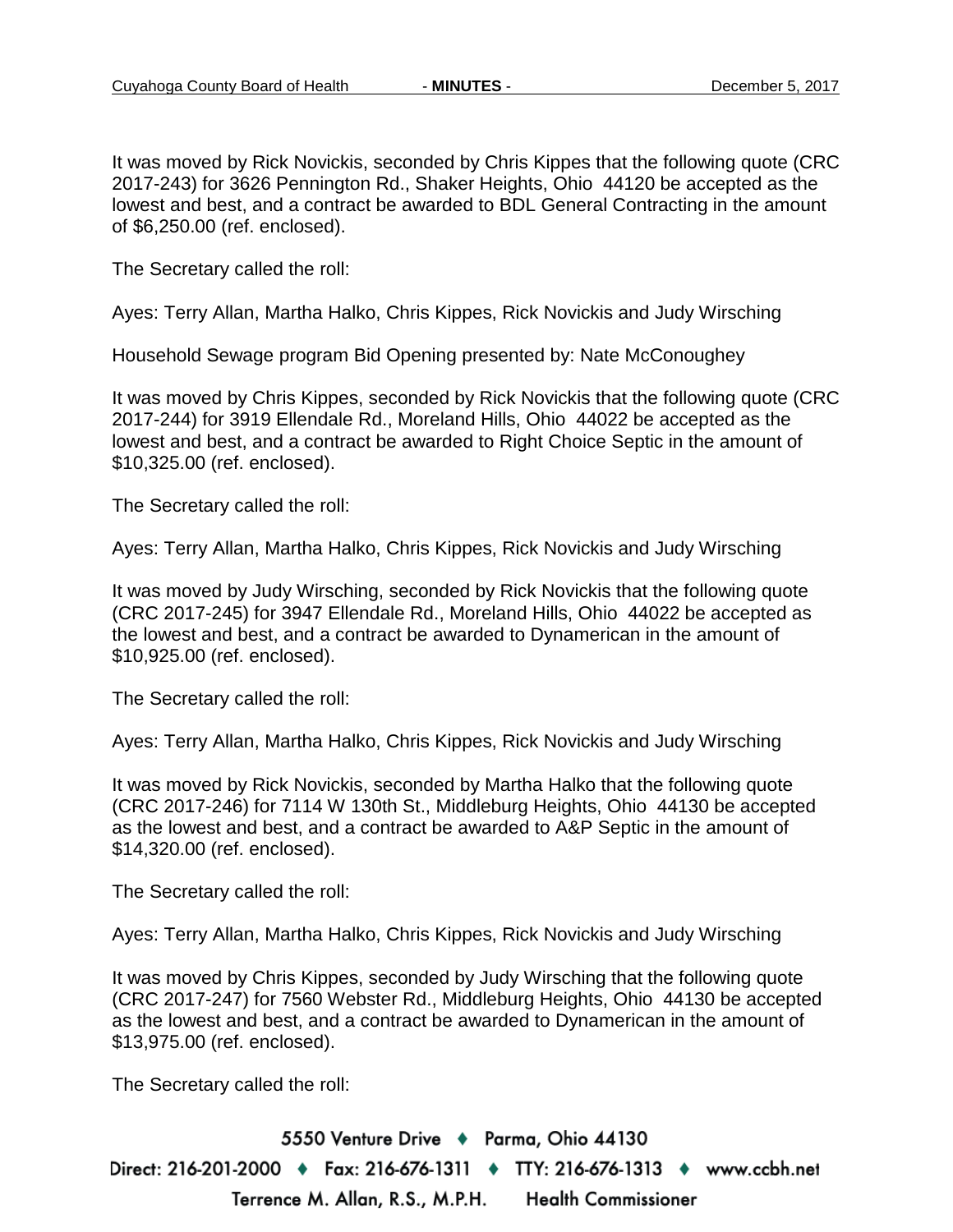Ayes: Terry Allan, Martha Halko, Chris Kippes, Rick Novickis and Judy Wirsching

Expenditures: Contracts up to \$25,000.00

It was moved by Martha Halko, seconded by Chris Kippes that the addendum (CRC 2017-248) to the contract (2017-37) with The MetroHealth System to increase the amount to be paid to The MetroHealth System from \$17,532.66 to \$22,532.66 be approved.

Presented by: Vince Caraffi

Purpose: To provide ongoing activities to promote Project Dawn and increase points of dissemination of Narcan kits.

Funding Source: 100% reimbursable through FY2018 Injury Prevention grant.

The Secretary called the roll:

Ayes: Terry Allan, Martha Halko, Chris Kippes, Rick Novickis and Judy Wirsching

It was moved by Rick Novickis, seconded by Terry Allan that the amendment (CRC 2017-249) to the contract (CRC 2017-204) with C.B. Mullins Construction Company, Inc. under the Lead Hazard Control grant to extend the end of the contract period from January 2, 2018 to February 16, 2018 and increase the amount to be paid to C.B. Mullins Construction Company, Inc. from \$15,300.00 to \$18,000.00 be approved.

Presented by: Stephanie McConoughey

Purpose: To complete additional work related to windows as identified by the Shaker Heights Architectural Review Board.

Funding Source: 100% reimbursable through the Lead Hazard Control Program.

The Secretary called the roll:

Ayes: Terry Allan, Martha Halko, Chris Kippes, Rick Novickis and Judy Wirsching

It was moved by Chris Kippes, seconded by Judy Wirsching that the contract (CRC 2017-250) with Pomerene Hospital under the Breast and Cervical Cancer Project (BCCP) grant from September 30, 2017 through June 29, 2018 in the amount of \$2,340.00 be approved.

Presented by: Sheri Verhotz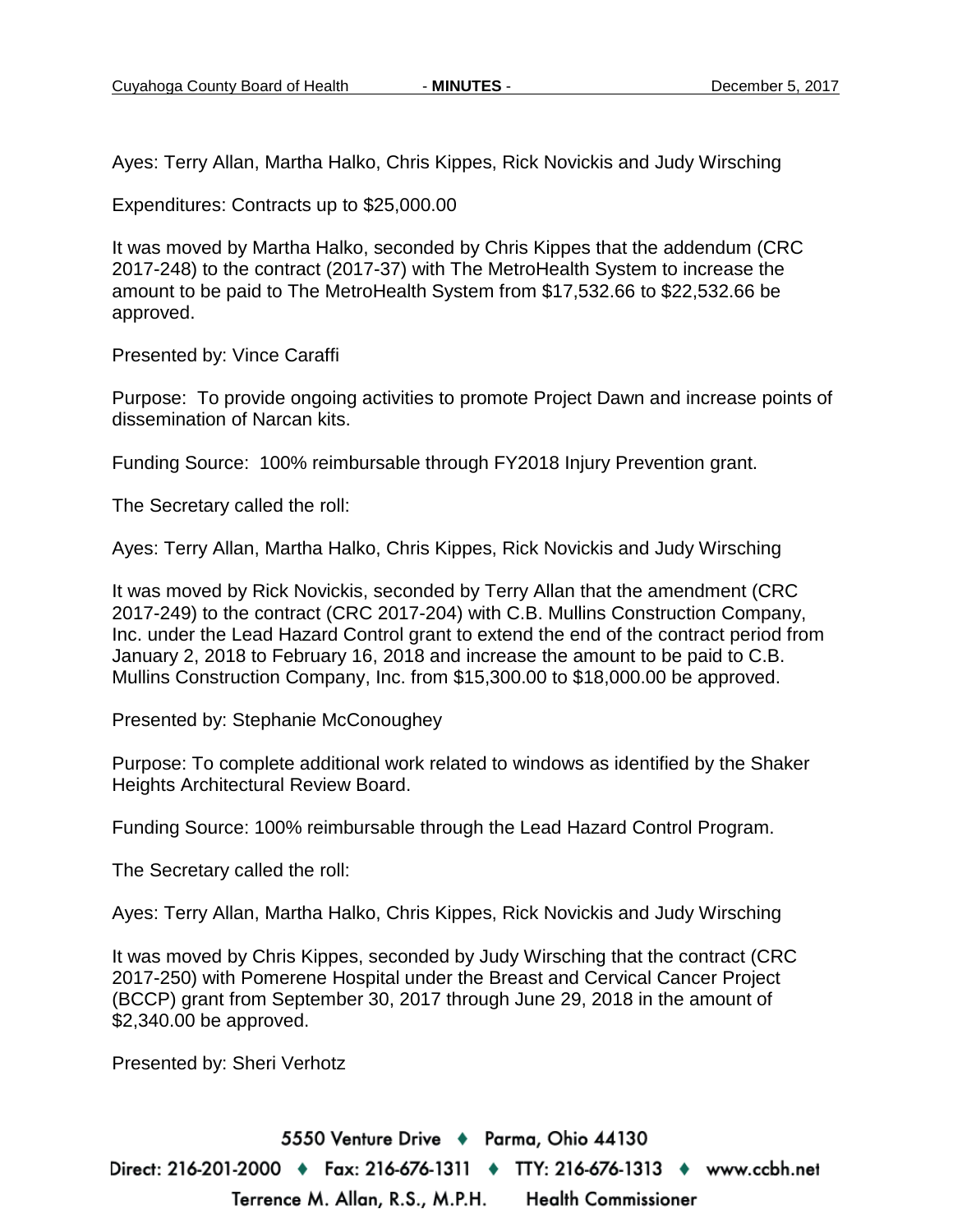Purpose: To assist with transportation for Amish/Mennonite BCCP clients to obtain annual breast and cervical cancer screenings.

Funding Source: 100% reimbursable through the FY2018 BCCP grant.

The Secretary called the roll:

Ayes: Terry Allan, Martha Halko, Chris Kippes, Rick Novickis and Judy Wirsching

It was moved by Martha Halko, seconded by Judy Wirsching the contract (CRC 2017- 251) with United Way of Greater Cleveland under the Racial and Ethnic Approaches to Community Health (REACH) grant from September 30, 2017 through September 29, 2018 in the amount of \$15,000.00 be approved.

Presented by: Nichelle Shaw

Purpose: To coordinate and implement HEAL and CDM current local activities to be added to the 211 system database as a local resource for area residents.

Funding Source: 100% reimbursable through the FY2018 REACH grant.

The Secretary called the roll:

Ayes: Terry Allan, Martha Halko, Chris Kippes, Rick Novickis and Judy Wirsching

It was moved by Judy Wirsching, seconded by Rick Novickis the purchase agreement (CRC 2017-252) with Meritech for fax server services from December 5, 2017 through December 4, 2020 in the amount of \$16,835.00 be approved. Any monthly page overages will be paid at a rate of \$0.07 per page.

Presented by: Rebecca Burke & Chris Kippes

Purpose: To provide cloud-based fax server services to CCBH at the rate of \$475.00/month. Total amount of the agreement includes a one-time set-up charge of \$210.00 and provides for the first month of services to be free of charge to the agency.

Funding Source: 100% funded through CCBH General Revenue.

The Secretary called the roll:

Ayes: Terry Allan, Martha Halko, Chris Kippes, Rick Novickis and Judy Wirsching

Revenue Generating Agreements up to \$25,000.00

None

5550 Venture Drive + Parma, Ohio 44130

Direct: 216-201-2000 ♦ Fax: 216-676-1311 ♦ TTY: 216-676-1313 ♦ www.ccbh.net Terrence M. Allan, R.S., M.P.H. **Health Commissioner**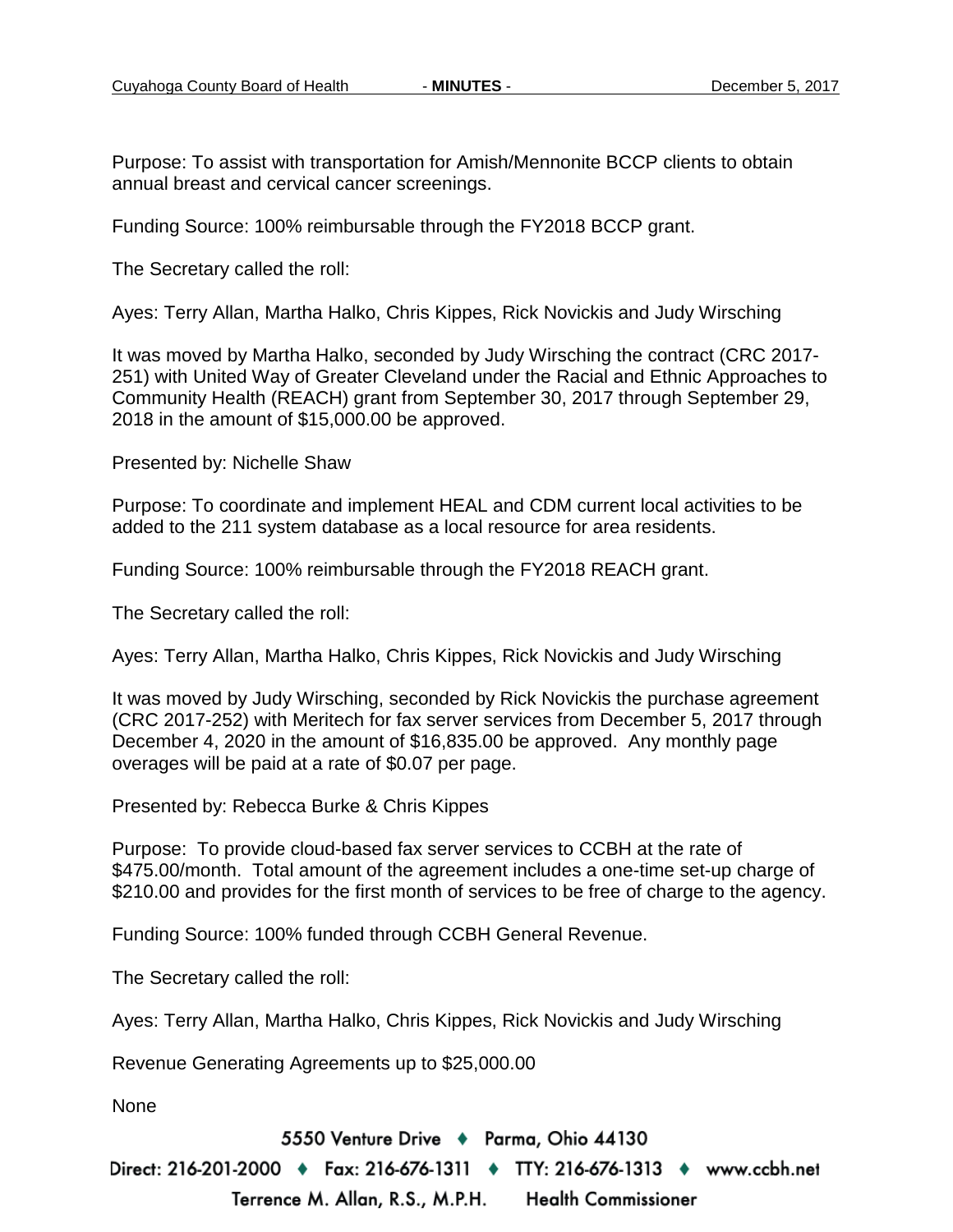Contract Rescissions

None

Other Business

CRC 2017-151 1473 Cohassett Ave. Lakewood, OH 44107

Environmental Public Health requested that the Committee re-open the quotes received for lead remediation services at 1473 Cohassett Ave., Lakewood, OH 44107. The Committee authorized a contract recommendation with Paragon CMS for remediation services at the August 1, 2017 CRC meeting. After that meeting, Paragon CMS rescinded their quote for the property due to an error on their part related to the scope of services for the property. Environmental Public Health requested that the Committee authorize a contract recommendation with the next lowest quote received for the project on August 15, 2017. This authorization was made for a contract with American Builders & Applicators in the amount of \$29,150.00. Since that meeting, American Builders & Applicators also rescinded their quote for the property due to the delay in receiving home owner match funds to begin the project. Environmental Public Health requested that the Committee re-open the quotes received for these services and authorize a recommendation for contract approval to the third lowest bidder for the property.

It was moved by Rick Novickis, seconded by Judy Wirsching that the following quote (CRC 2017-151) for 1473 Cohassett Ave., Lakewood, OH 44107 be accepted as the lowest and best, and a recommendation that a contract be awarded to C.B. Mullins Construction Company, Inc. in the amount of \$29,445.00 be submitted to the Board for approval (ref. enclosed).

The Secretary called the roll:

Ayes: Terry Allan, Martha Halko, Chris Kippes, Rick Novickis and Judy Wirsching

It was moved by Rick Novickis, seconded by Judy Wirsching to re-open the quotes (CRC 2017-242) received for lead remediation services at 5145 Anthony St., Maple Heights, Ohio 44137 for further review by the Committee.

The Secretary called the roll:

Ayes: Terry Allan, Martha Halko, Chris Kippes, Rick Novickis and Judy Wirsching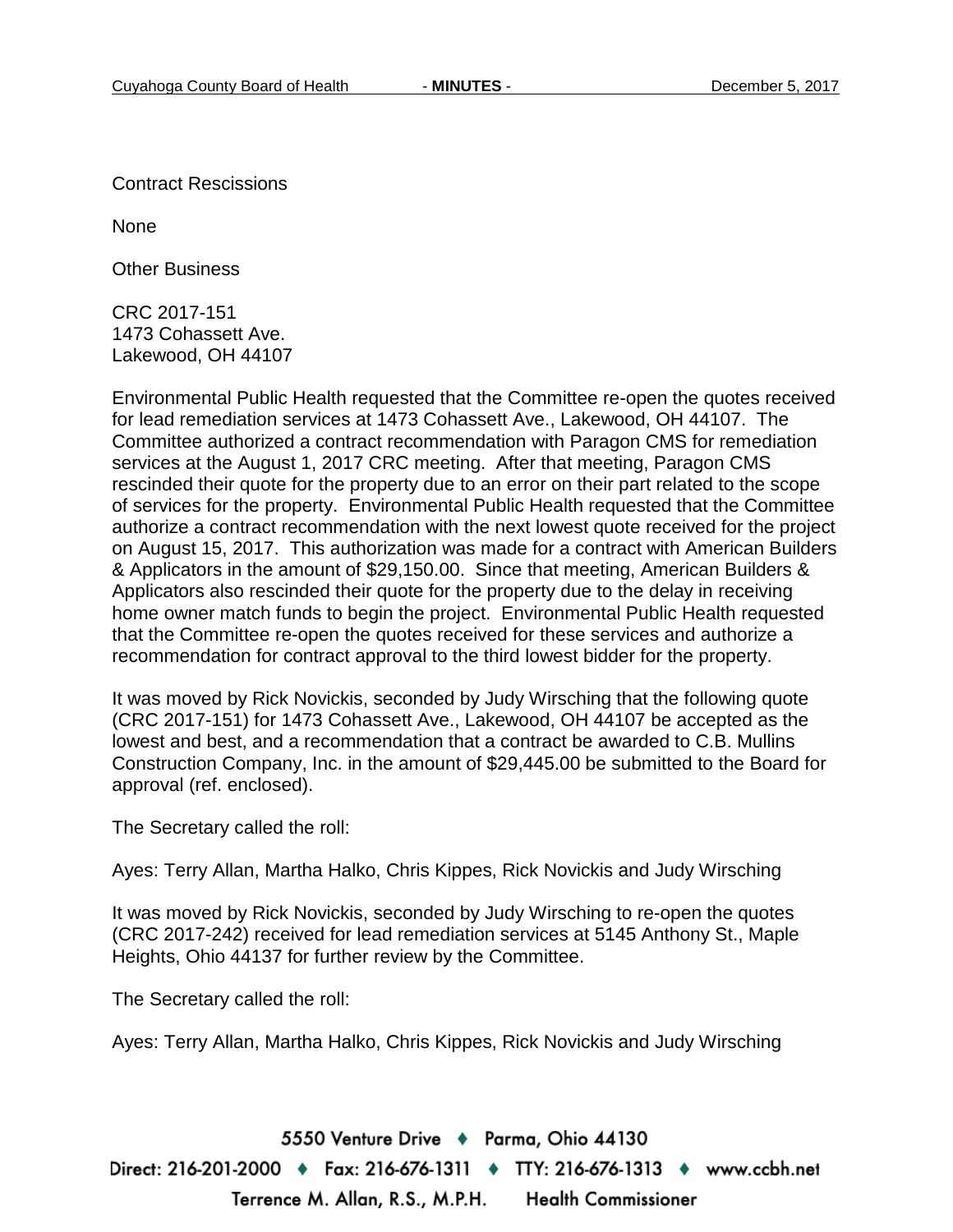| Cuyahoga County Board of Health |  |
|---------------------------------|--|
|---------------------------------|--|

The Committee discussed that the approval should be for the not to exceed amount that includes the additional, optional scope of work that the homeowner may choose to have completed at the property. Therefore, the approval for CRC 2017-242 was revised as follows:

It was moved by Rick Novickis, seconded by Judy Wirsching that the following quote (CRC 2017-242) for 5145 Anthony St., Maple Heights, Ohio 44137 be accepted as the lowest and best, and a contract be awarded to BDL General Contracting in the amount not to exceed \$9,750.00 (ref. enclosed).

The Secretary called the roll:

Ayes: Terry Allan, Martha Halko, Chris Kippes, Rick Novickis and Judy Wirsching

Public Comment - N/A.

Thereupon, it was moved by Chris Kippes, seconded by Rick Novickis, that the following Motion be adopted:

BE IT RESOLVED that the meeting be adjourned at 2:25 p.m.

The Secretary called the roll:

Ayes: Terry Allan, Martha Halko, Chris Kippes, Rick Novickis and Judy Wirsching

**Committee Chair** 

Clerk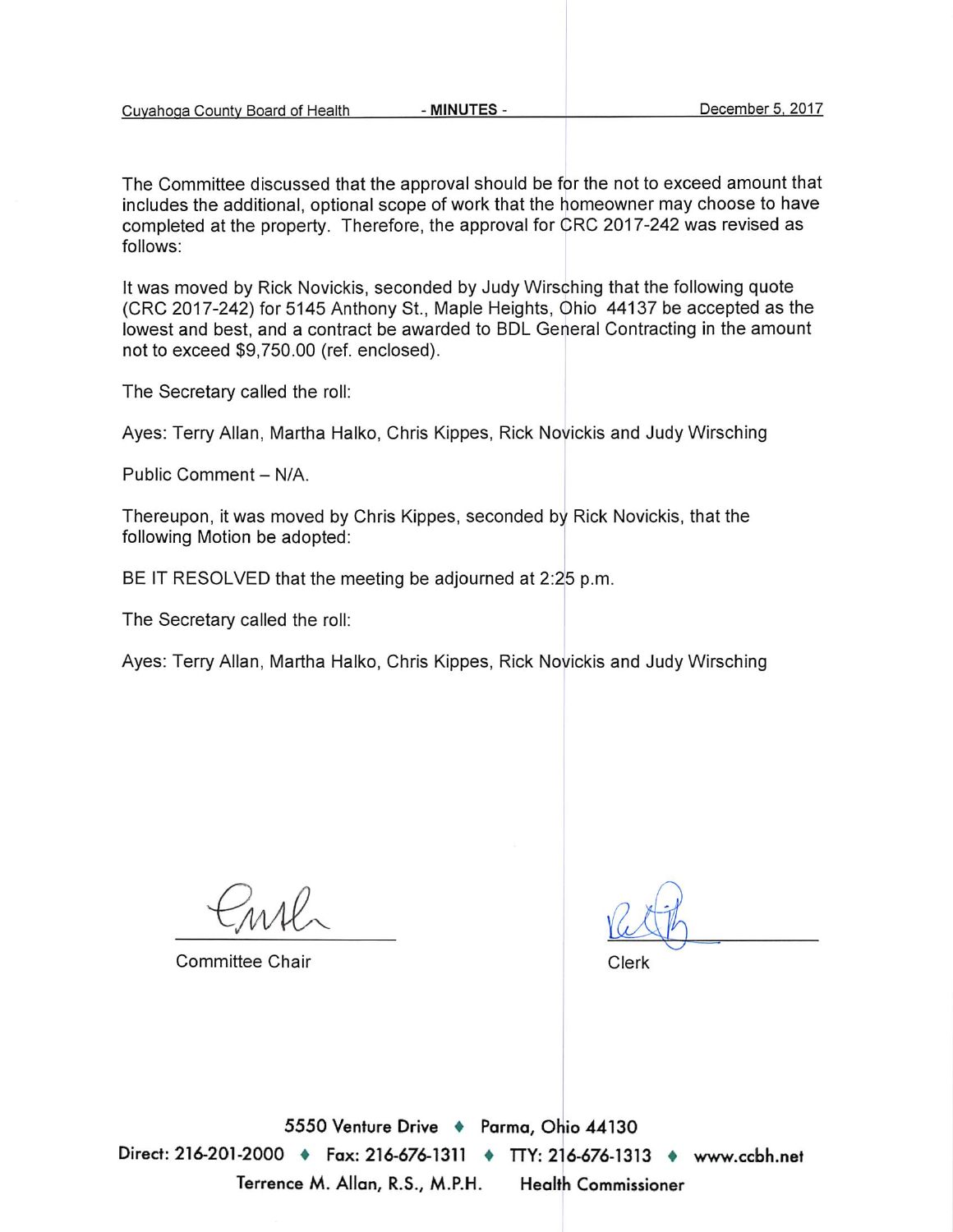| Name:             | Setser Residence           |  |
|-------------------|----------------------------|--|
| <b>Address:</b>   | 7242 W130th St             |  |
| City, State, Zip: | Middleburg Hts, Ohio 44130 |  |
| PPN#              | 374-01-014                 |  |
| # of Bedrooms     | ാ                          |  |

**The following quotes were received and opened:** 

|                                |                      |                     | <b>WPCLF</b>        |                    |                     |
|--------------------------------|----------------------|---------------------|---------------------|--------------------|---------------------|
|                                |                      |                     | <b>Program Cost</b> | <b>Owner Match</b> |                     |
| <b>Name of Contractor:</b>     | <b>Install Quote</b> | <b>NPDES Permit</b> | 50%                 | 50%                | <b>Project Cost</b> |
| A&P Septic                     | \$10,625.00          | \$200.00            | \$5,512.50          | \$5,112.50         | \$10,625.00         |
| KMU Trucking & Excavating, LLC | \$20,075.00          | \$200.00            | \$10,237.50         | \$9,837.50         | \$20,075.00         |
| Suburban Septic Service, LLC   | \$11,475.00          | \$200.00            | \$5,937.50          | \$5,537.50         | \$11,475.00         |
| Dynamerican                    | \$10,550.00          | \$200.00            | \$5,475.00          | \$5,075.00         | \$10,550.00         |
|                                |                      |                     |                     |                    |                     |
|                                |                      |                     |                     |                    |                     |
|                                |                      |                     |                     |                    |                     |
|                                |                      |                     |                     |                    |                     |
|                                |                      |                     |                     |                    |                     |
|                                |                      |                     |                     |                    |                     |
|                                |                      |                     |                     |                    |                     |
|                                |                      |                     |                     |                    |                     |
|                                |                      |                     |                     |                    |                     |
|                                |                      |                     |                     |                    |                     |
|                                |                      |                     |                     |                    |                     |

**Bids Reviewed by: Selected Contractor Bid:**  Domenica McClintock, Marlene Skovenski

**Dynamerican**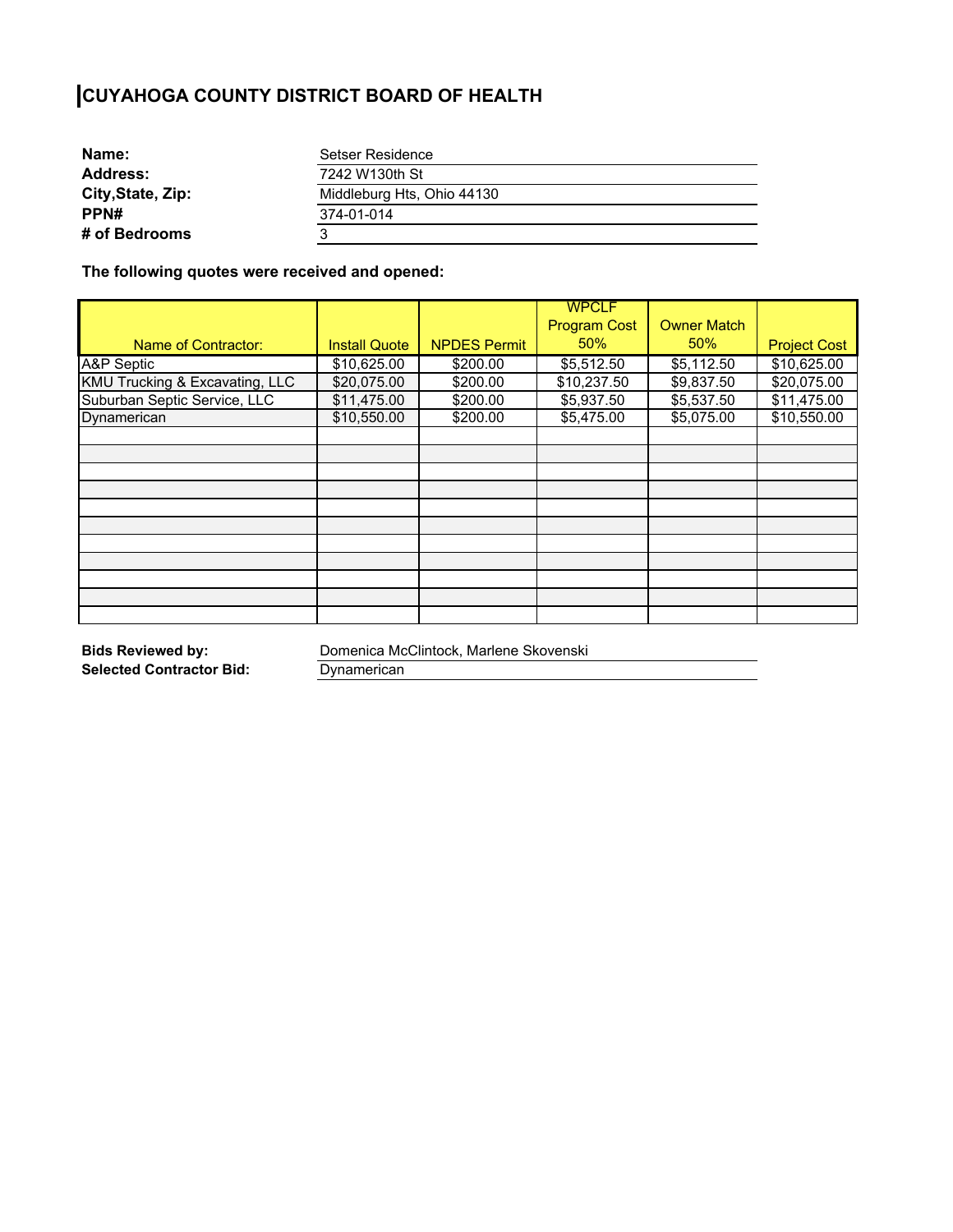#### **QUOTE RESULTS**

#### **Project Address**

| Name:          | <b>Vivian Pursley</b>                  |  |  |  |  |
|----------------|----------------------------------------|--|--|--|--|
| Address:       | 5145 Anthony St.                       |  |  |  |  |
|                | City, State, Zip: Maple Hts., OH 44137 |  |  |  |  |
| <b>CRC No:</b> | CRC 2017-242                           |  |  |  |  |

**The following quotes were received and opened:**

| <b>NAME OF CONTRACTOR</b>       | <b>QUOTE</b> | <b>LEAD</b> | HН      | <b>MATCH</b> |
|---------------------------------|--------------|-------------|---------|--------------|
| American Builders & Applicators | \$9,800      | \$4,000     | \$5,800 | \$0          |
| <b>BDL</b>                      | \$6,250      | \$3,550     | \$2,700 | \$0          |
| <b>CB Mullins</b>               | \$7,750      | \$4,850     | \$2,900 | \$0          |
| <b>MCM Homeservices</b>         | \$11,375     | \$6,625     | \$4,750 | \$0          |

**ESTIMATE:** \$5,587.50

**Recommended award: BDL General Contracting**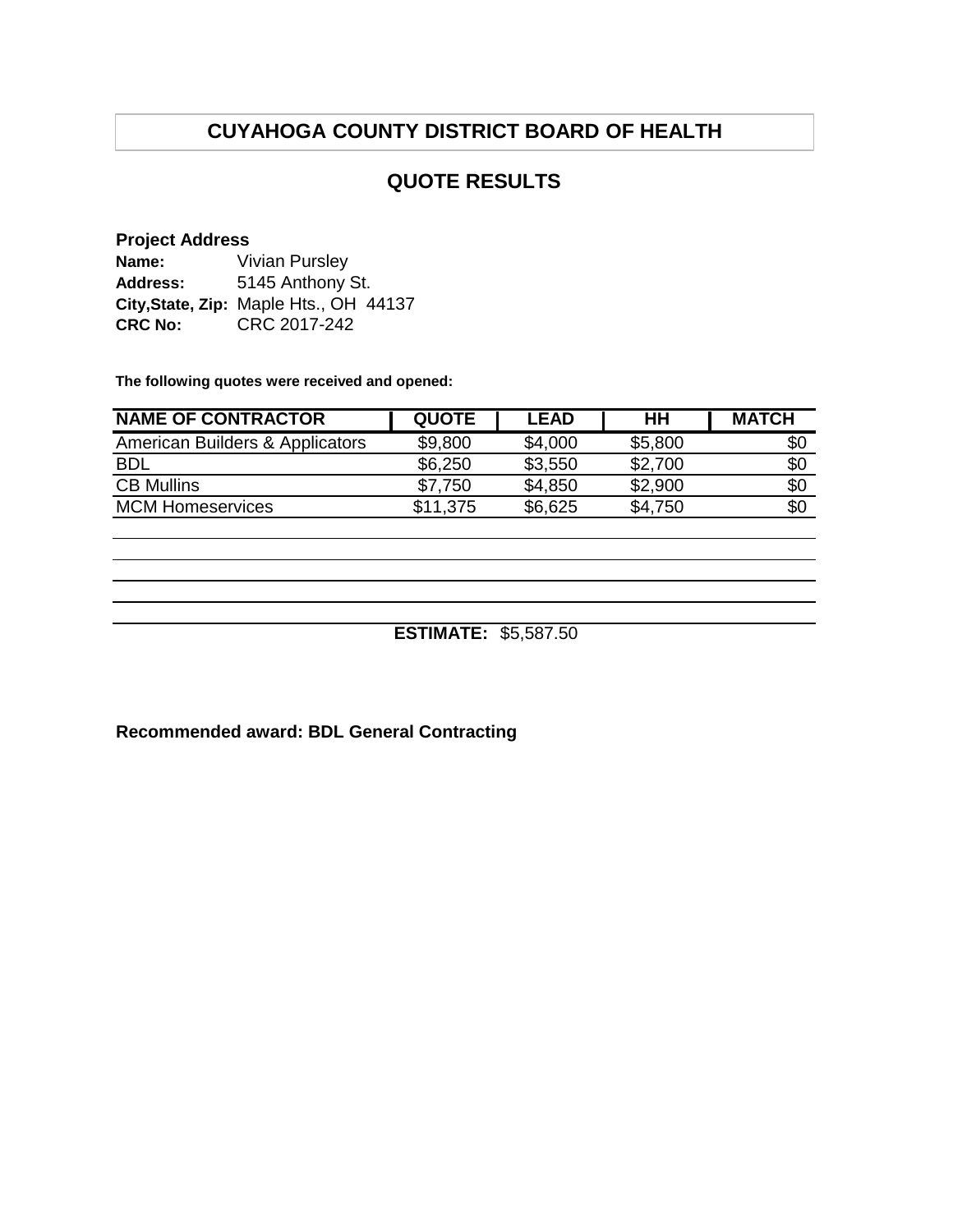### **QUOTE RESULTS**

#### **Project Address**

**Name: Address: City,State, Zip:** Shaker Hts., OH 44120 **CRC No:** CRC 2017-243 April Priestly 3626 Pennington Rd.

**The following quotes were received and opened:**

| <b>NAME OF CONTRACTOR</b>       | <b>QUOTE</b> | <b>LEAD</b> | HH      | <b>MATCH</b> | <b>IOWNER</b><br><b> UPGRADE   UPGRADE</b> | <b>TOTAL w/</b> |
|---------------------------------|--------------|-------------|---------|--------------|--------------------------------------------|-----------------|
| American Builders & Applicators | \$9,400      | \$7,200     | \$2,200 | \$0          | \$3,500                                    | \$12,900        |
| <b>BDL General Contracting</b>  | \$6,250      | \$4,550     | \$1,700 | \$0          | \$3,500                                    | \$9,750         |

**ESTIMATE:** \$7,192.50 \$3,600.00 \$10,792.50

**Recommended award: BDL General Contracting**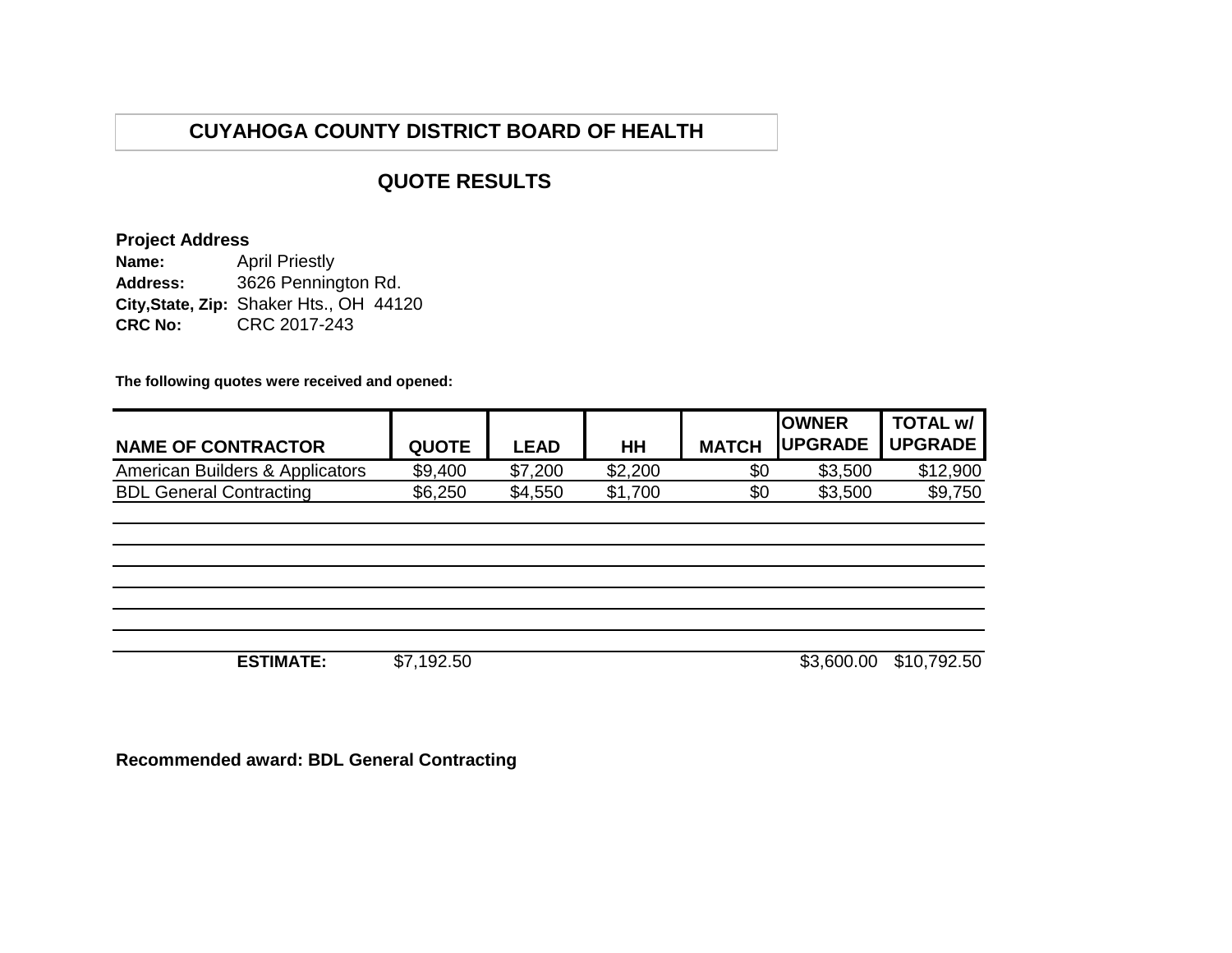| Name:             | Yakunin Residence          |  |
|-------------------|----------------------------|--|
| <b>Address:</b>   | 3919 Ellendale             |  |
| City, State, Zip: | Moreland Hills, Ohio 44022 |  |
| PPN#              | 912-22-069                 |  |
| # of Bedrooms     |                            |  |

**The following quotes were received and opened:** 

| Name of Contractor:                 | <b>Install Quote</b> | <b>NPDES Permit</b> | <b>WPCLF</b><br><b>Program Cost</b><br>85% | <b>Owner Match</b><br>15% | <b>Project Cost</b> |
|-------------------------------------|----------------------|---------------------|--------------------------------------------|---------------------------|---------------------|
| Suburban's Septic Service, LLC      | \$12,925.00          | \$200.00            | \$11,186.25                                | \$1,738.75                | \$12,925.00         |
| DeGreen Construction Services, Inc. | \$13,325.00          | \$200.00            | \$11,526.25                                | \$1,798.75                | \$13,325.00         |
| <b>Right Choice Septic</b>          | \$10,325.00          | \$200.00            | \$8,976.25                                 | \$1,348.75                | \$10,325.00         |
| <b>Horizon Excavating</b>           | \$14,865.00          | \$200.00            | \$12,835.25                                | \$2,029.75                | \$14,865.00         |
| Shiloh Tool LLC                     | \$15,790.00          | \$200.00            | \$13,621.50                                | \$2,168.50                | \$15,790.00         |
| Dynamerican                         | \$11,125.00          | \$200.00            | \$9,656.25                                 | \$1,468.75                | \$11,125.00         |
|                                     |                      |                     |                                            |                           |                     |
|                                     |                      |                     |                                            |                           |                     |
|                                     |                      |                     |                                            |                           |                     |
|                                     |                      |                     |                                            |                           |                     |
|                                     |                      |                     |                                            |                           |                     |
|                                     |                      |                     |                                            |                           |                     |
|                                     |                      |                     |                                            |                           |                     |
|                                     |                      |                     |                                            |                           |                     |
|                                     |                      |                     |                                            |                           |                     |

**Bids Reviewed by: Selected Contractor Bid:**  Marlene Skovenski and Domenica McClintock

Right Choice Septic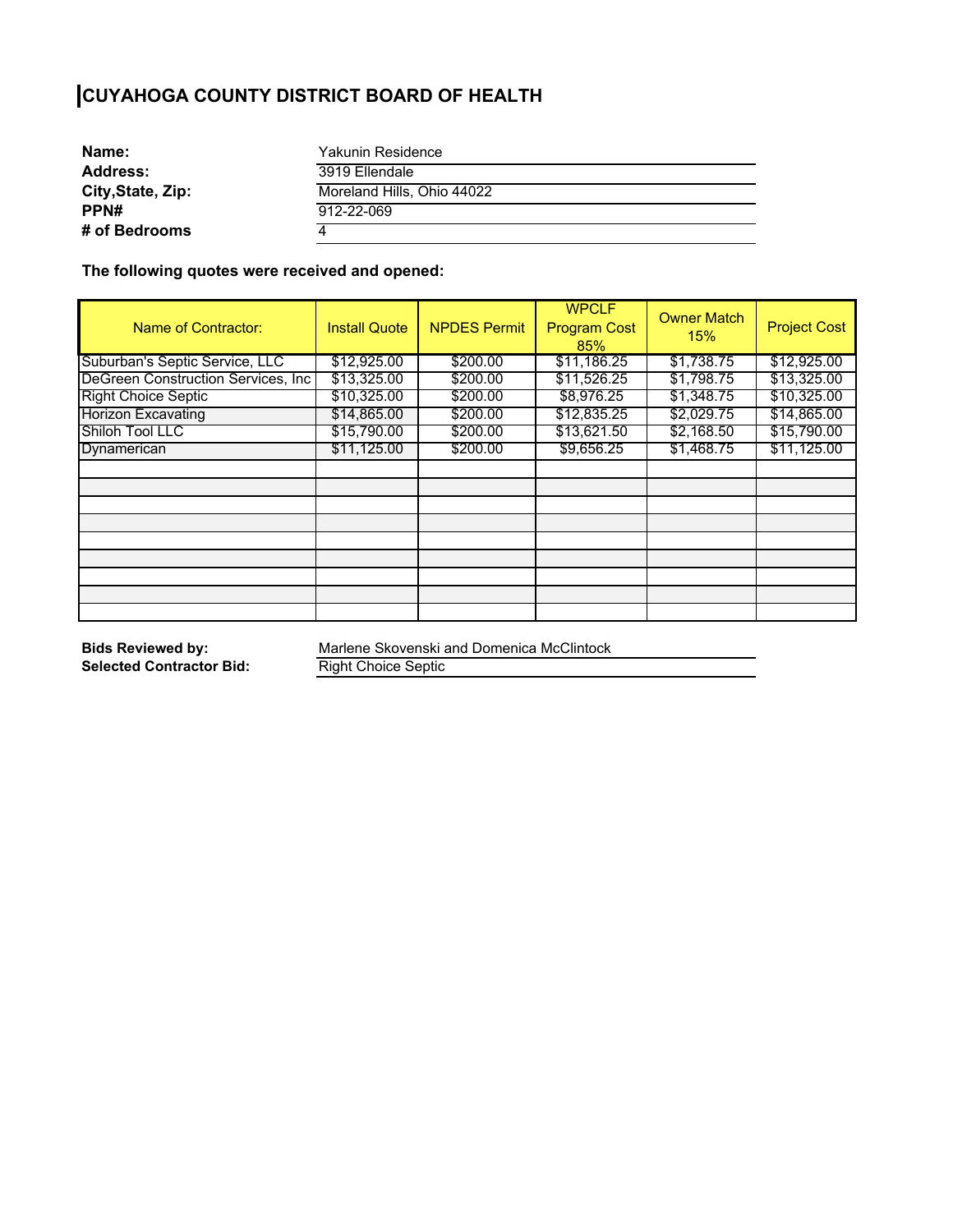| Name:             | Larry Smith                           |
|-------------------|---------------------------------------|
| <b>Address:</b>   | 3947 Ellendale (3939 on Auditor Site) |
| City, State, Zip: | Moreland Hills, Ohio 44022            |
| PPN#              | 912-22-066                            |
| # of Bedrooms     | 3                                     |

**The following quotes were received and opened:** 

| Name of Contractor:         | <b>Install Quote</b> | <b>NPDES Permit</b> | <b>WPCLF</b><br><b>Program Cost</b><br>100% | <b>Owner Match</b><br>$0\%$ | <b>Project Cost</b> |
|-----------------------------|----------------------|---------------------|---------------------------------------------|-----------------------------|---------------------|
| <b>DeGreen Construction</b> | \$16,170.00          | \$200.00            | \$16,170.00                                 | \$0.00                      | \$16,170.00         |
| <b>Hoizon Excavating</b>    | \$16,225.00          | \$200.00            | \$16,225.00                                 | \$0.00                      | \$16,225.00         |
| Shiloh Tool LLC             | \$17,195.00          | \$200.00            | \$17,195.00                                 | \$0.00                      | \$17,195.00         |
| Dynamerican                 | \$10,925.00          | \$200.00            | \$10,925.00                                 | \$0.00                      | \$10,925.00         |
|                             |                      |                     |                                             |                             |                     |
|                             |                      |                     |                                             |                             |                     |
|                             |                      |                     |                                             |                             |                     |
|                             |                      |                     |                                             |                             |                     |
|                             |                      |                     |                                             |                             |                     |
|                             |                      |                     |                                             |                             |                     |
|                             |                      |                     |                                             |                             |                     |
|                             |                      |                     |                                             |                             |                     |
|                             |                      |                     |                                             |                             |                     |
|                             |                      |                     |                                             |                             |                     |
|                             |                      |                     |                                             |                             |                     |

**Bids Reviewed by:** 

Domenica McClintock, Marlene Skovenski

**Selected Contractor Bid:** 

Dynamerican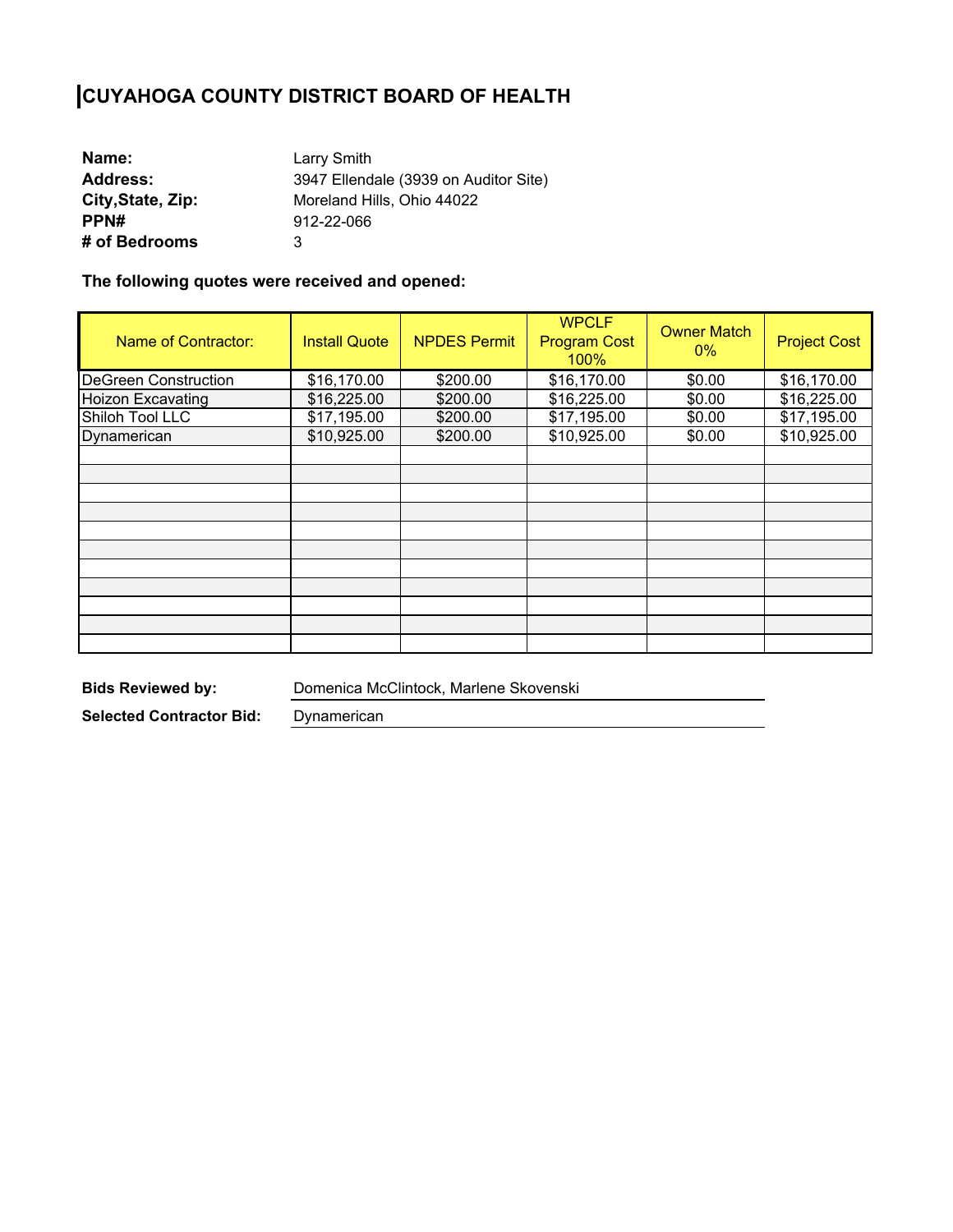| Gracon Residence           |  |
|----------------------------|--|
| 7114 W130th St             |  |
| Middleburg Hts, Ohio 44130 |  |
| 374-01-044                 |  |
|                            |  |
|                            |  |

**The following quotes were received and opened:** 

| Name of Contractor:            | <b>Install Quote</b> | <b>NPDES Permit</b> | <b>WPCLF</b><br><b>Program Cost</b><br>100% | <b>Owner Match</b><br>$0\%$ | <b>Project Cost</b> |
|--------------------------------|----------------------|---------------------|---------------------------------------------|-----------------------------|---------------------|
| A&P Septic                     | \$14,320.00          | \$200.00            | \$14,320.00                                 | \$0.00                      | \$14,320.00         |
| KMU Trucking & Excavating, LLC | \$22,025.00          | \$200.00            | \$22,025.00                                 | \$0.00                      | \$22,025.00         |
|                                |                      |                     |                                             |                             |                     |
|                                |                      |                     |                                             |                             |                     |
|                                |                      |                     |                                             |                             |                     |
|                                |                      |                     |                                             |                             |                     |
|                                |                      |                     |                                             |                             |                     |
|                                |                      |                     |                                             |                             |                     |
|                                |                      |                     |                                             |                             |                     |
|                                |                      |                     |                                             |                             |                     |
|                                |                      |                     |                                             |                             |                     |
|                                |                      |                     |                                             |                             |                     |
|                                |                      |                     |                                             |                             |                     |
|                                |                      |                     |                                             |                             |                     |
|                                |                      |                     |                                             |                             |                     |

**Bids Reviewed by:** 

Domenica McClintock, Marlene Skovenski

**Selected Contractor Bid:** 

A&P Septic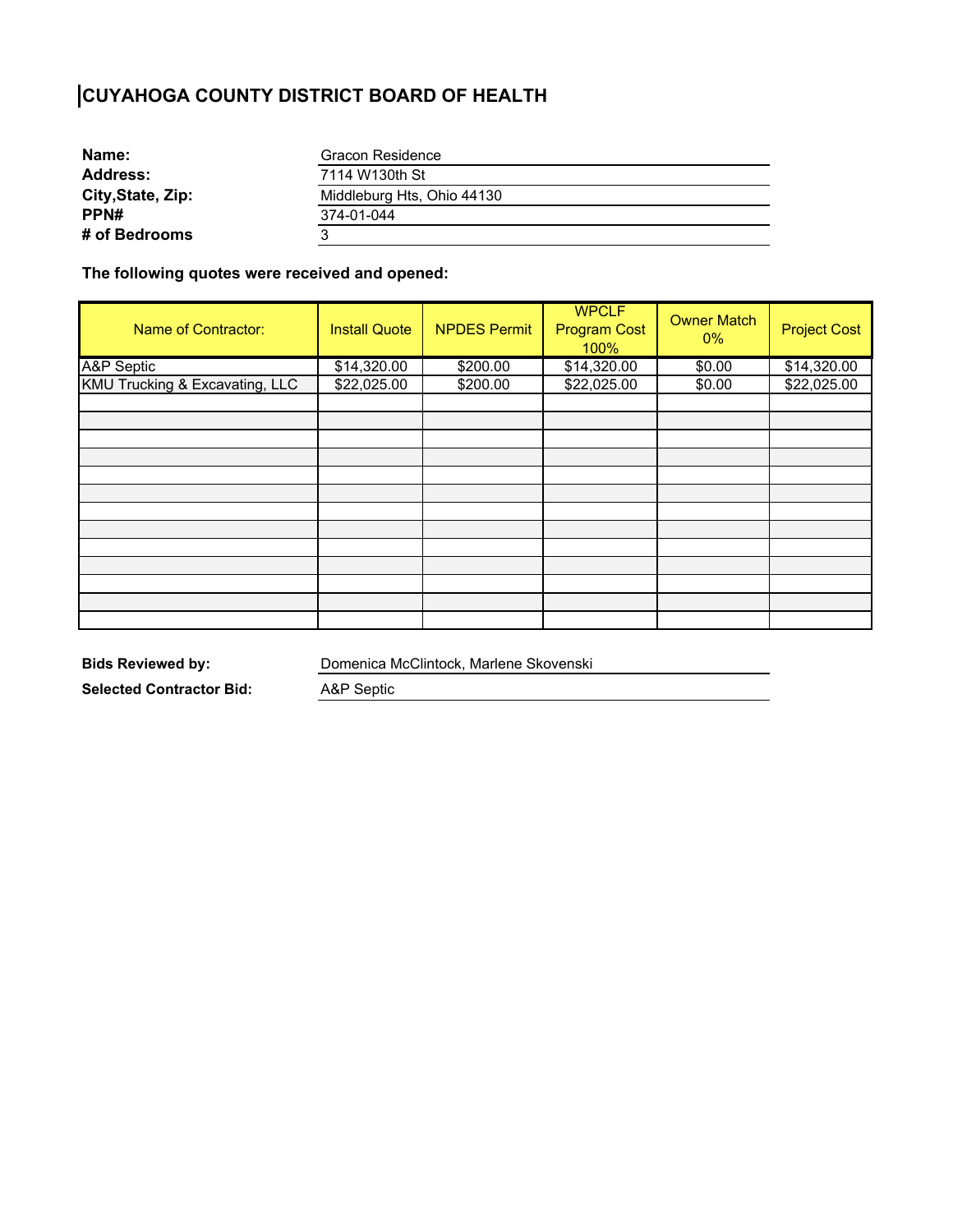| Name:             | Johnson Residence          |  |
|-------------------|----------------------------|--|
| <b>Address:</b>   | 7560 Webster Road          |  |
| City, State, Zip: | Middleburg Hts, Ohio 44130 |  |
| PPN#              | 374-12-061                 |  |
| # of Bedrooms     |                            |  |

**The following quotes were received and opened:** 

|                                    |                      |                     | <b>WPCLF</b>        |                    |                     |
|------------------------------------|----------------------|---------------------|---------------------|--------------------|---------------------|
|                                    |                      |                     | <b>Program Cost</b> | <b>Owner Match</b> |                     |
| Name of Contractor:                | <b>Install Quote</b> | <b>NPDES Permit</b> | 50%                 | 50%                | <b>Project Cost</b> |
| Suburban Septic Service Inc        | \$16,675.00          | \$200.00            | \$8,537.50          | \$8,137.50         | \$16,675.00         |
| <b>KMU Trucking and Excavating</b> | \$20,075.00          | \$200.00            | \$10,237.50         | \$9,837.50         | \$20,075.00         |
| Dynamerican                        | \$13,975.00          | \$200.00            | \$7,187.50          | \$6,787.50         | \$13,975.00         |
|                                    |                      |                     |                     |                    |                     |
|                                    |                      |                     |                     |                    |                     |
|                                    |                      |                     |                     |                    |                     |
|                                    |                      |                     |                     |                    |                     |
|                                    |                      |                     |                     |                    |                     |
|                                    |                      |                     |                     |                    |                     |
|                                    |                      |                     |                     |                    |                     |
|                                    |                      |                     |                     |                    |                     |
|                                    |                      |                     |                     |                    |                     |
|                                    |                      |                     |                     |                    |                     |
|                                    |                      |                     |                     |                    |                     |
|                                    |                      |                     |                     |                    |                     |

**Bids Reviewed by: Selected Contractor Bid:**  Domenica McClintock, Marlene Skovenski

**Dynamerican**